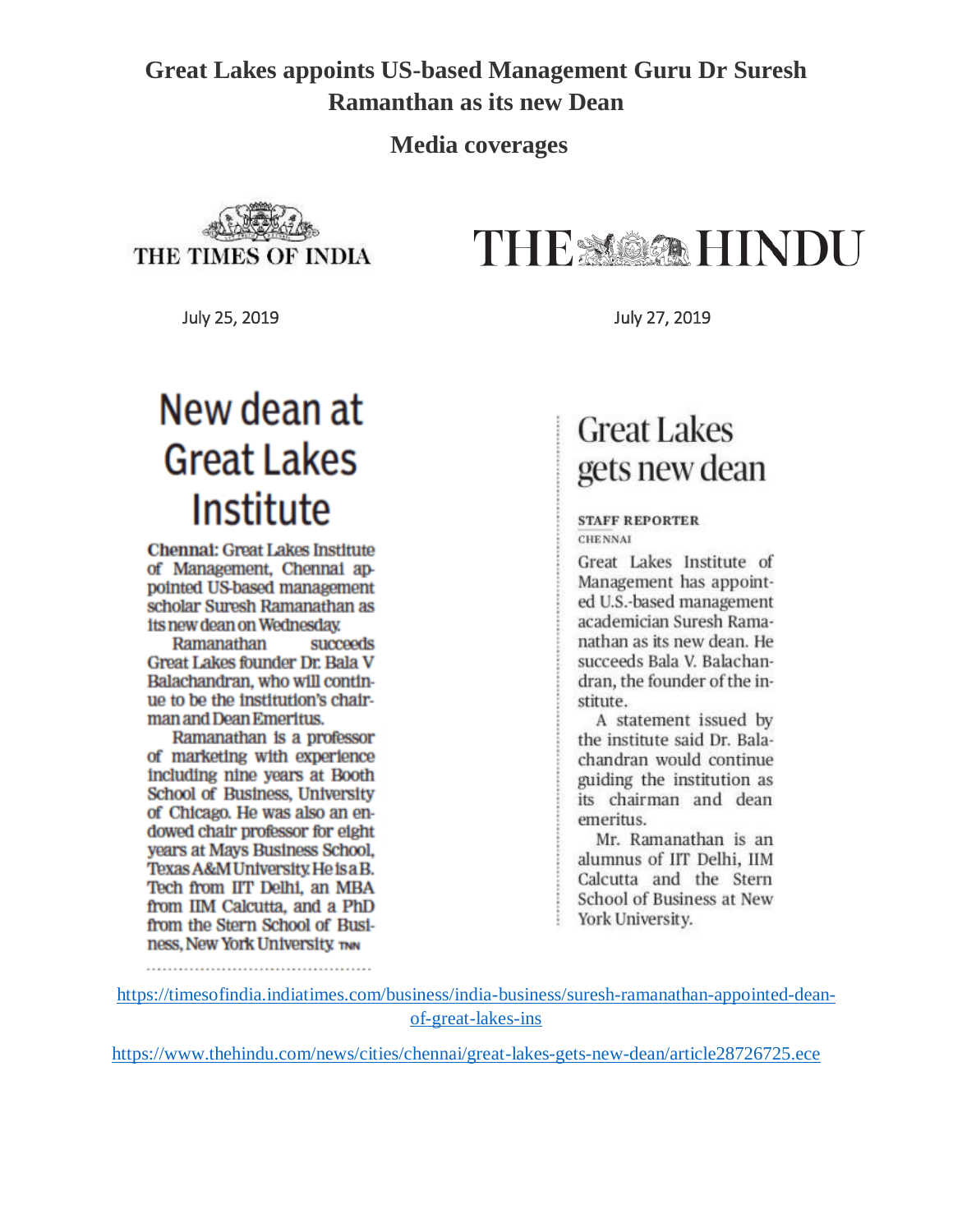### **Great Lakes appoints US-based Management Guru Dr Suresh Ramanthan as its new Dean**

**Media coverages** 

## **BusinessLine**

July 27, 2019

### Suresh Ramanathan named Dean of Great Lakes Institute

#### **OUR BUREAU**

Chennai, July 25 Great Lakes Institute of Management on Wednesday named US-based management academic Suresh Ramanathan as the Dean of the institute.

He replaces Bala V Balachandran, Founder and Dean of the institute since its inception in 2004. According to a GLIM press statement, Balachandran will continue to guide the institution as its Chairman and Dean Emeritus.

Suresh Ramanathan is a professor of marketing who has been with Booth School of Business at the University of Chicago for nine years and at Mays School of Business at Texas A&M University for eight years, as an Endowed Chair Professor, the release stated. "As we set on our next stage of growth and transformation, Suresh Ramanathan is the right person to lead us," Bala Balachandran said in the statement.



### **Great Lakes institute** appoints new dean

#### **EXPRESS NEWS SERVICE @ Chennai**

**GREAT Lakes Institute of Management has** appointed US-based management academician Suresh Ramanathan as its new dean.

The college released a statement announcing the appointment of Ramanathan as the new dean. Ramanathan succeeds founder and former dean Bala V Balachandran, a Padma Shri awardee. Balachandran will continue to guide the institution as its Chairman and Dean Emeritus.

The appointment of Ramanathan further strengthens Great Lakes' commitment to become a globally reputed business school, said the statement.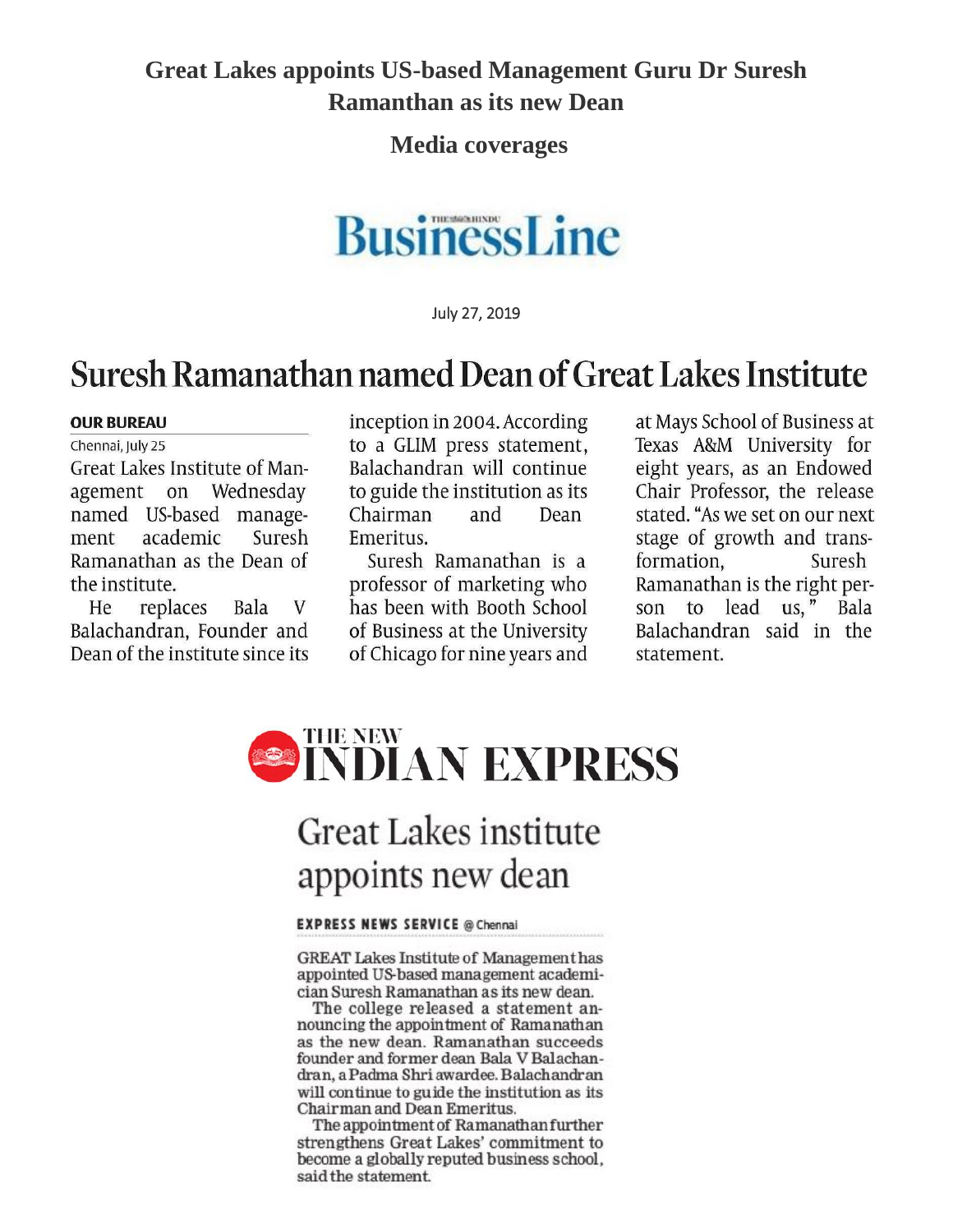**Great Lakes appoints US-based Management Guru Dr Suresh Ramanthan as its new Dean**

**Media coverages** 

# **Business Standard**

### Suresh Ramanathan is Dean, Great Lakes Institute of Management

Great Lakes Institute of Management Thursday said renowned US-based management academician Suresh Ramanathan had been appointed as its new Dean.

Ramanathan succeeds Founder-Dean Bala V Balachandran, a Padma Shri awardee, who would continue to be the Chairman and Dean Emeritus of the institute.

Ramanathan among his rich academic experience had served Booth School of Business at University of Chicago and Mays School of Business Texas.

An alumni of IIM Calcutta, Ramanathan received his Ph.D from Stern School of Business at New York University. He is a leading academic expert on consumer emotions and motivation.

"As we set out on our next stage of growth and transformation, Dr Suresh Ramanathan is the right person to lead us with his impeccable academic credentials...," Balachandran said.

The board is confident that Dr Ramanathan would help Great Lakes reach greater heights maintaining its focus on academic excellence with business relevance, he added.

[https://www.business-standard.com/article/pti-stories/suresh-ramanathan-is-dean](https://www.business-standard.com/article/pti-stories/suresh-ramanathan-is-dean-great-lakes-institute-of-management-119072500765_1.html)[great-lakes-institute-of-management-119072500765\\_1.html](https://www.business-standard.com/article/pti-stories/suresh-ramanathan-is-dean-great-lakes-institute-of-management-119072500765_1.html)

Other online coverages:

**Business World** - [http://bwpeople.businessworld.in/article/Great-Lakes-Institute-](http://bwpeople.businessworld.in/article/Great-Lakes-Institute-Of-Management-Appoints-Dr-Suresh-Ramanathan-As-Its-New-Dean-/25-07-2019-173921/)[Of-Management-Appoints-Dr-Suresh-Ramanathan-As-Its-New-Dean-/25-07-2019-](http://bwpeople.businessworld.in/article/Great-Lakes-Institute-Of-Management-Appoints-Dr-Suresh-Ramanathan-As-Its-New-Dean-/25-07-2019-173921/) [173921/](http://bwpeople.businessworld.in/article/Great-Lakes-Institute-Of-Management-Appoints-Dr-Suresh-Ramanathan-As-Its-New-Dean-/25-07-2019-173921/)

#### **New Indian Express –**

[http://www.newindianexpress.com/cities/chennai/2019/jul/25/great-lakes-institute](http://www.newindianexpress.com/cities/chennai/2019/jul/25/great-lakes-institute-appoints-new-dean-2009026.html)[appoints-new-dean-2009026.html](http://www.newindianexpress.com/cities/chennai/2019/jul/25/great-lakes-institute-appoints-new-dean-2009026.html)